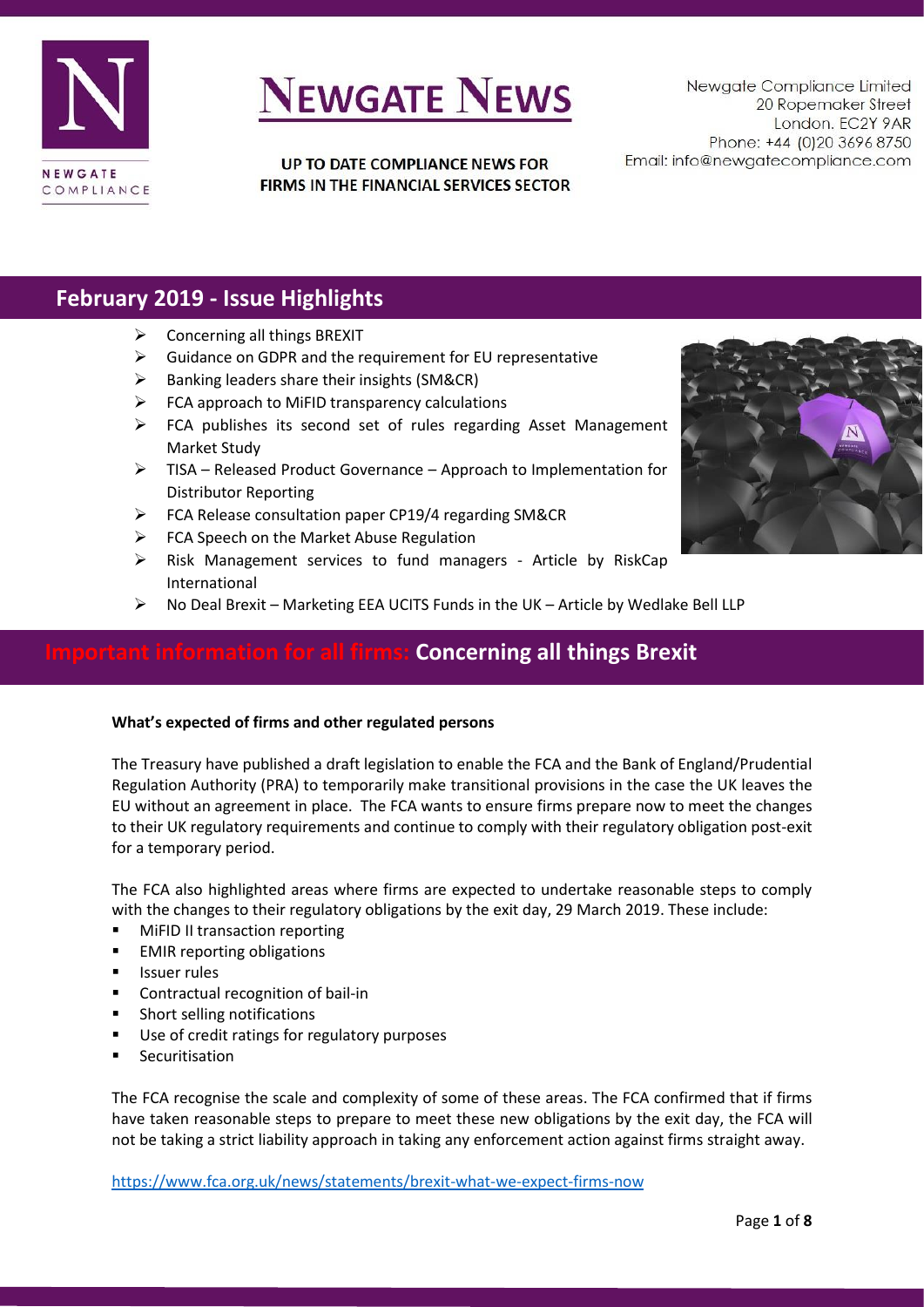



UP TO DATE COMPLIANCE NEWS FOR FIRMS IN THE FINANCIAL SERVICES SECTOR

### **FCA Briefings for Regulated Firms**

The FCA have confirmed that they will be hosting two briefings for regulated firms in preparation for the UK leaving the EU. The aim is to ensure a smooth transition as the UK prepares to leave the EU. The priority being that all firms are ready for 29<sup>th</sup> March 2019. The briefings are an attempt to give a clear understanding of their approach to managing Brexit.

The sessions will be run by Nausicaa Delfas, Executive Director of International, who will explain how the FCA are prepared for Brexit, their expectations of firms and will also include a panel Q&A session where any concerns can be discussed. The sessions are aimed at senior level staff and the FCA are encouraging smaller firms to attend.

The events will take place on:

- 11 March Central London with live webcast
- 14 March Edinburgh with live webcast

You can find out more and register using the following [link.](file:///C:/Users/jerri/OneDrive/Documents/fca.cvent.com/events/fca-brexit-briefing-and-q-a-preparing-your-firm/event-summary-eae34d0396694fa4b3bbee0566a6cf86.aspx)

### <https://www.fca.org.uk/news/news-stories/brexit-briefings>

#### **How Newgate can help?**

The FCA and other regulatory bodies have ramped up their efforts leading up to Brexit exit date, 29 March 2019. Should you have any queries concerning the fast-approaching Brexit, please contact us.

## **Important information for all firms: Guidance on GDPR and the requirement for EU representative**

The ICO have provided guidance on GDPR and the need for EU a Representative. This applies if you are a UK-based controller or processor:

- without any offices, branches or other establishments in the EEA;
- you are offering goods or services to individuals in the EEA or monitoring the behaviour of individuals located in the EEA.

This does not apply if you are an EU-based controller or processor with one or more offices, branches or other establishments in the EEA; or you do not offer goods or services to individuals in the EEA and you do not monitor the behaviour of individuals located in the EEA.

If you fit within the above criteria you will still be required to comply with the EU GDPR which requires you to appoint a representative within the EEA. The representative should be set up in the EU or EEA state where the individuals whose personal data you are processing are located and may be an individual, a company or an organisation who are able to represent you of your obligations under the EU GDPR. (e.g. a law firm, consultancy or private company).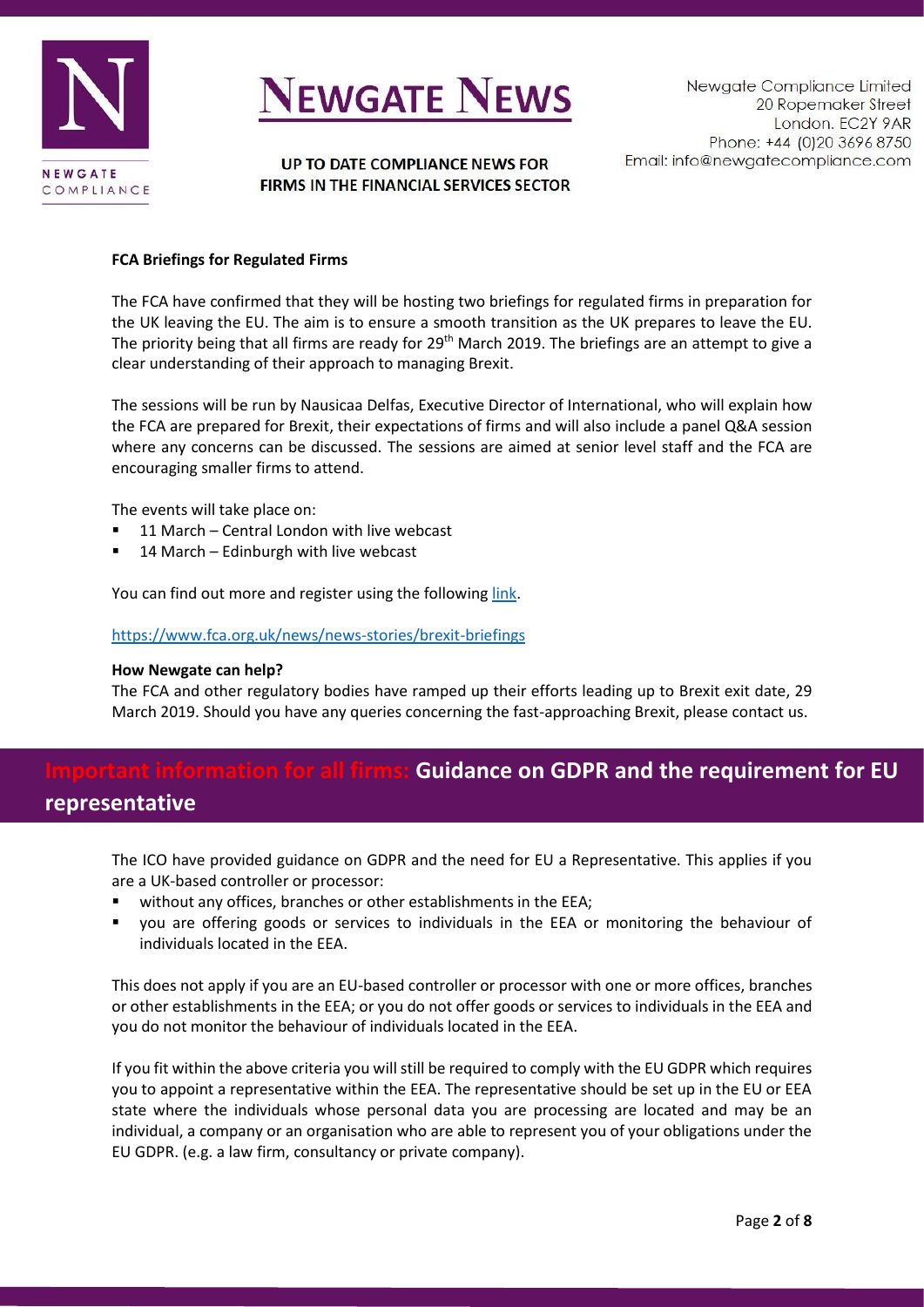

### UP TO DATE COMPLIANCE NEWS FOR FIRMS IN THE FINANCIAL SERVICES SECTOR

Details of the representative must be made available to the EEA based individuals which can be done by:

- including details in your privacy notice;
- including in the upfront information provided to individuals;
- publishing on your website.

A representative does not affect your own responsibility or liability under the EU GDPR and the terms of your relationship with the representative must be in writing.

[https://ico.org.uk/for-organisations/data-protection-and-brexit/data-protection-if-there-s-no-brexit](https://ico.org.uk/for-organisations/data-protection-and-brexit/data-protection-if-there-s-no-brexit-deal/the-gdpr/european-representatives/)[deal/the-gdpr/european-representatives/](https://ico.org.uk/for-organisations/data-protection-and-brexit/data-protection-if-there-s-no-brexit-deal/the-gdpr/european-representatives/)

# **Banking leaders share their insights on adopting the Senior Managers and Certification Regime**

Senior Leaders from four financial firms have given feedback on their experiences adapting to the Senior Managers and Certification Regime (SM&CR) since it came in play for banks in March 2016.

Dame Jayne-Anne Gadhia, former Chief Executive, Virgin Money, describes the SM&CR as effectively 'structuring the way in which boards and senior managers should have been behaving all along'. She adds: 'I think it's really important to understand the essence of the Senior Managers Regime, which isn't trying to trip us up, it isn't trying to end up with everyone in prison - it's actually to make sure that everybody does understand what's asked of them, does understand the job that they're supposed to do and can deliver on it to the best of their ability'.

Jon Symonds, Deputy Group Chairman, HSBC, describes the SM&CR as 'a clear framework that is relatively simply defined on pretty much one page per person that really defines how the organisation knits together'. Liz Nolan, Chief Executive Officer of EMEA, State Street, says the SM&CR has 'helped us to drive better individual accountability through transparency, clarity and support'. Vis Raghavan, Chief Executive Officer of EMEA, J.P. Morgan, says: 'The one key piece of advice which I would absolutely leave with somebody else who is adopting it is - this has got to be owned and led by the business, so you cannot delegate it to HR or compliance or any other kind of function'.

The video is available on the FCA website and provides advice to firms adopting SM&CR in 2019.

[https://www.fca.org.uk/news/press-releases/banking-leaders-share-their-insights-adopting-senior](https://www.fca.org.uk/news/press-releases/banking-leaders-share-their-insights-adopting-senior-managers-and-certification-regime)[managers-and-certification-regime](https://www.fca.org.uk/news/press-releases/banking-leaders-share-their-insights-adopting-senior-managers-and-certification-regime)

### **How Newgate can help?**

Newgate has developed a Readiness Assessment gap analysis tool which will map your firm's framework against SM&CR requirements. We also offer an on-site firm visit to get clients up to speed on SMCR requirements. Please contact us for more information.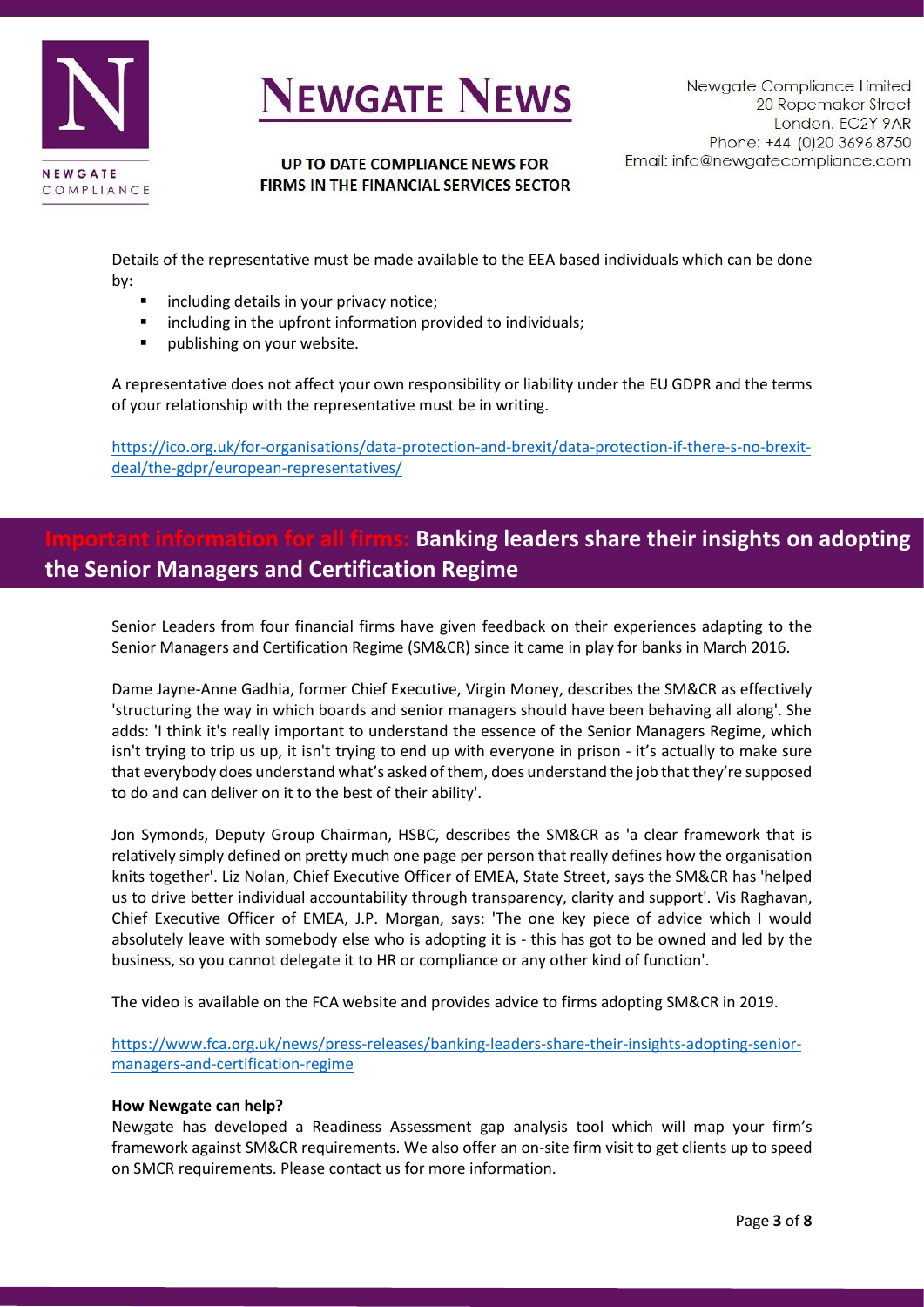

UP TO DATE COMPLIANCE NEWS FOR FIRMS IN THE FINANCIAL SERVICES SECTOR

# **For all firms: FCA approach to MiFID transparency**

## **calculations**

ESMA have released a statement outlining the use of UK databases and the performance of MiFID calculations in case of a no-deal Brexit.

The FCA welcome the statement and believe that ESMA take a pragmatic approach, outlining how MIFID II will operate in the EU27 and taking into consideration that calculations revert to a period which included UK data. In a nutshell, they have agreed that in the scenario that the UK leaves the EU without a withdrawal agreement the FCA will no longer send UK trading data to ESMA.

<https://www.fca.org.uk/news/statements/fca-approach-mifid-transparency-calculations>

# **IFCA publishes its second set of rules following their Asset Management Market Study**

Following on from the FCA's Asset management Market study they have set out to tackle the issues resulting from the review. One of the areas that the study highlighted is that there is weak price competition which meant that there are lower returns for savers, pensioners and other investors.

To act on the issues the FCA introduced their first set of new rules, in April 2018, to ensure fund managers perform as agents of investors in their funds. Their most recent rules and guidance was released in February 2019 and is designed to help consumers understand more how their money is being managed.

As stated by the FCA the new rules and guidance sets out:

- how fund managers should describe fund objectives and investment policies to make them more useful to investors;
- require fund managers to explain why or how their funds use benchmarks or, if they do not use a benchmark, how investors should assess the performance of a fund;
- require fund managers who use benchmarks to reference them consistently across the fund's documents;
- require fund managers who present a fund's past performance to do so against each benchmark used as a constraint on portfolio construction or as a performance target; and
- clarify that where a performance fee is specified in the prospectus, it must be calculated based on the scheme's performance after the deduction of all other fees.

Christopher Woolard, the FCA's Executive Director of Strategy and Competition, commented:

'We're working to make competition work better in the asset management market and protect those least able to actively engage with their investments. Today's remedies build on those we've already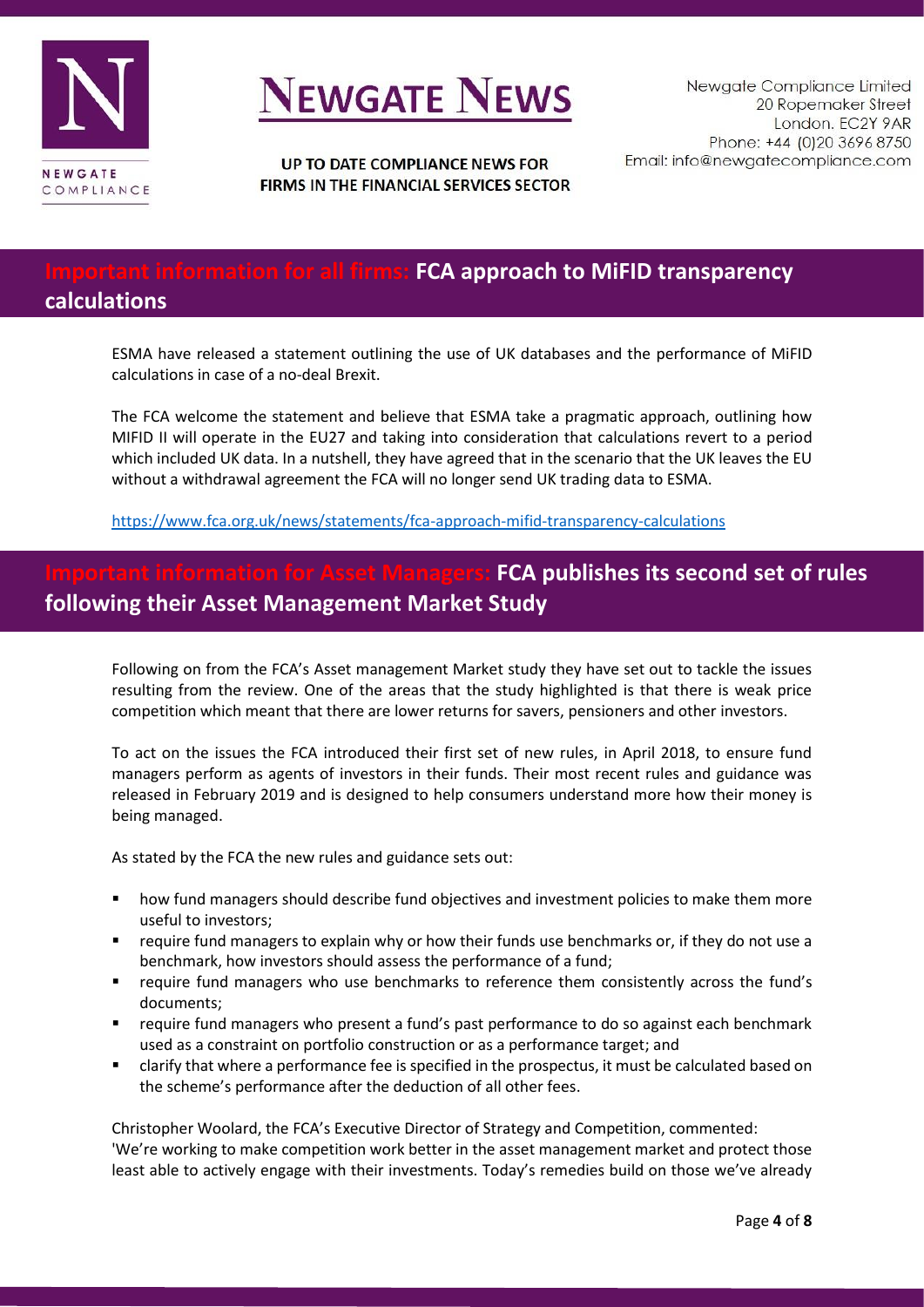

### UP TO DATE COMPLIANCE NEWS FOR FIRMS IN THE FINANCIAL SERVICES SECTOR

introduced and will make it easier for investors to choose the best fund for them and help them achieve their investment objectives'.

In response to Consultation Paper (CP) 18/19, the FCA have this month released the Policy Statement: Consultation on further remedies – [Asset Management Market Study.](https://www.fca.org.uk/publication/policy/ps19-04.pdf) The Policy Statement summarises the feedback that the FCA received and their responses. It also sets out the final rules and guidance.

# **Important information for all MIFID firms: TISA – Released Product Governance – Approach to Implementation for Distributor Reporting**

TISA have recently released a MiFID II Product Governance – [Approach to Implementation for](http://www.tisa.uk.com/downloads/Product%20Governance%20Distributor%20Reporting%20Guide%20November%2027%202018%20final.pdf)  [Distributor Reporting.](http://www.tisa.uk.com/downloads/Product%20Governance%20Distributor%20Reporting%20Guide%20November%2027%202018%20final.pdf) The guide outlines the obligations on distributors and product manufacturers and their responsibilities throughout the distribution chain to ensure that client's needs, characteristics and objectives are being met with the financial instruments. Investment firms are also required to ensure that the financial instruments are distributed to the identified market and periodic reviews are undertaken of the identification of the target market and the performance of the products which they offer.

The guide sets out the obligations in full, it highlights a good practice approach to the industry and is relevant for product manufacturers, end distributors and intermediary distributors. The Guide has been developed jointly by TISA and the Personal Investment Management and Financial Advice Association (PIMFA), and includes input from TISA MiFID II Upstream Reporting Working Group, which includes Investment Association (IA) and Financial Inclusion Data Working Group (FIDWG) as well as members of the European Working Group (EWG).

[http://www.tisa.uk.com/downloads/Product%20Governance%20Distributor%20Reporting%20Guide](http://www.tisa.uk.com/downloads/Product%20Governance%20Distributor%20Reporting%20Guide%20November%2027%202018%20final.pdf) [%20November%2027%202018%20final.pdf](http://www.tisa.uk.com/downloads/Product%20Governance%20Distributor%20Reporting%20Guide%20November%2027%202018%20final.pdf)

# **FCA Release consultation paper CP19/4 regarding SM&CR and feedback to DP16/4**

The FCA have released Consultation Paper CP19/4: Optimising the Senior Managers & Certification Regime and feedback to DP16/4 – Overall responsibility and the legal function. The paper is a response to the proposed SMCR changes and is intended to provide extra clarity in some areas and help firms adjust to the SM&CR. In particular, the FCA has confirmed the legal function will not be caught under the Senior Managers regime; and will instead be caught as certification staff.

The consultation paper applies to:

- firms subject to the banking SM&CR ("banking firms")
- **insurers**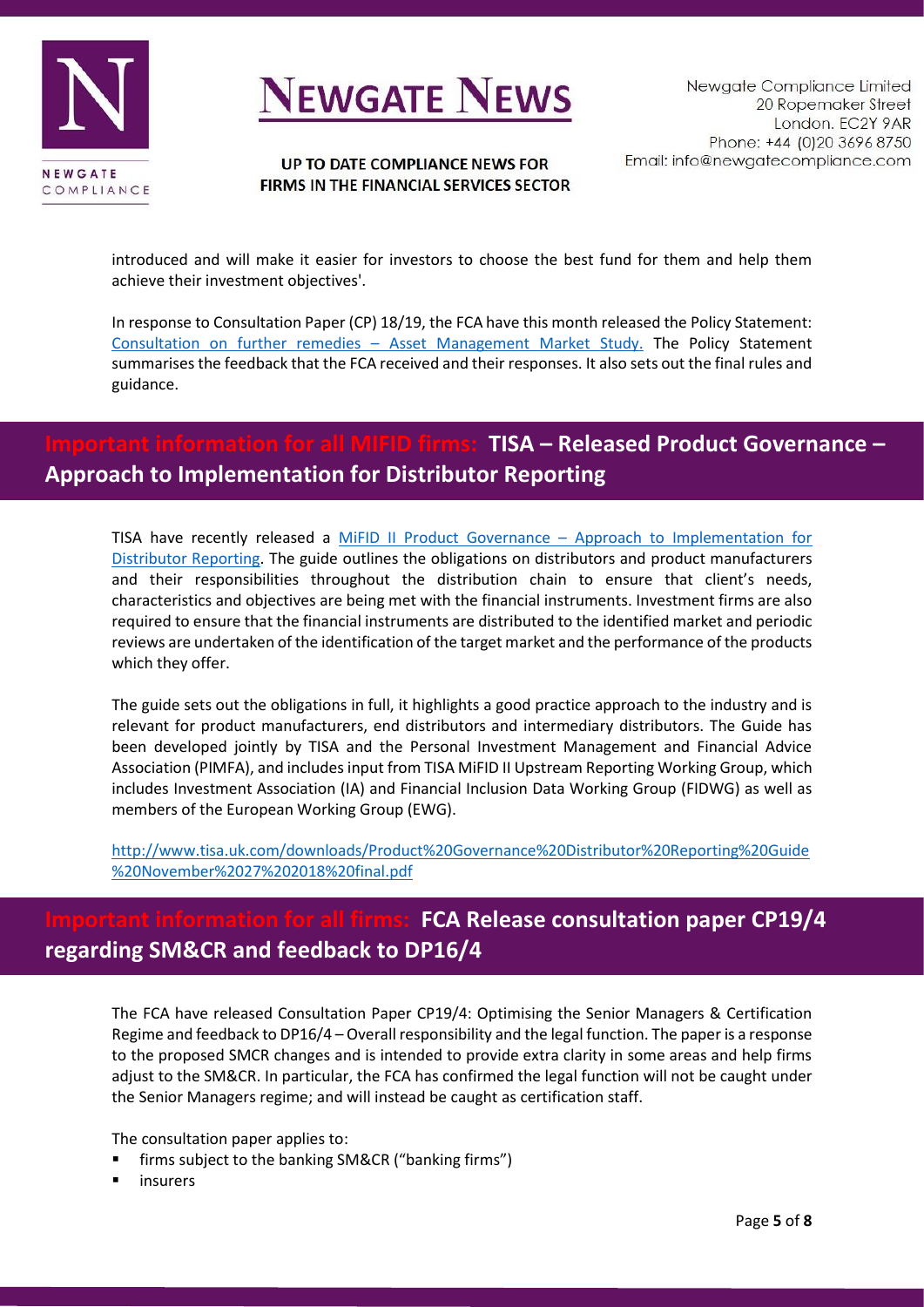



UP TO DATE COMPLIANCE NEWS FOR FIRMS IN THE FINANCIAL SERVICES SECTOR

- FCA solo regulated firms authorised under FSMA
- EEA and third-country branches

The paper summarises the proposals in the Consultation Paper and addresses the following areas:

- 1. Clarifying the application of the SM&CR to the Legal Function
- 2. Amending the intermediary revenue criteria for the Enhanced tier
- 3. Amending the scope of the Client Dealing Function
- 4. Including the Systems & Controls Function in the Certification Regime
- 5. Applying Senior Manager Conduct Rule 4 to non-approved executive directors at Limited Scope firms
- 6. Minor changes to its regulatory forms and Handbook

[https://www.fca.org.uk/publications/consultation-papers/cp19-4-optimising-senior-managers](https://www.fca.org.uk/publications/consultation-papers/cp19-4-optimising-senior-managers-certification-regime-and-feedback-dp16-4)[certification-regime-and-feedback-dp16-4](https://www.fca.org.uk/publications/consultation-papers/cp19-4-optimising-senior-managers-certification-regime-and-feedback-dp16-4)

## **Important information for all firms: FCA Speech on the Market Abuse Regulation**

Julia Hoggett, Director of Market Oversight at the FCA gave a speech on the Market Abuse Regime. The aim of the speech was to help regulated firms enhance the manner in which they conduct business to focus on the identification of conduct risk, ensuring that staff within regulated firms are responsible for managing the conduct of their business; and the nature of the support (including systems and controls) that firms put in place to improve the conduct of their business.

Julia highlighted a number of areas:

- Compliance with MAR requires a whole series of situational judgements to be made.
- **EXECT** A regulatory system that relies on controls that work by detecting when an event has happened, will never be as effective as a system that also helps ensure that misconduct does not happen in the first place. Whilst it is important that both regulators and participants have controls to detect suspicious behaviour, it is critical that we consider how we protect the market from such behaviour occurring on our watch in the first place.
- Firms need effective risk assessments and must consider for themselves the manner in which their systems and controls evolve as the risks within their businesses evolve.
- Control of information leaving a firm is as important as control of information moving within a firm.
- Firms need to take responsibility to ensure staff understand the consequences of unlawful behaviour and must be vigilant to ensure it is not happening within their walls. Greater awareness of the risks of market abuse is needed.
- Access controls, surveillance capabilities and general mindset in investment banking and advisory platforms is not yet as evolved as it should be.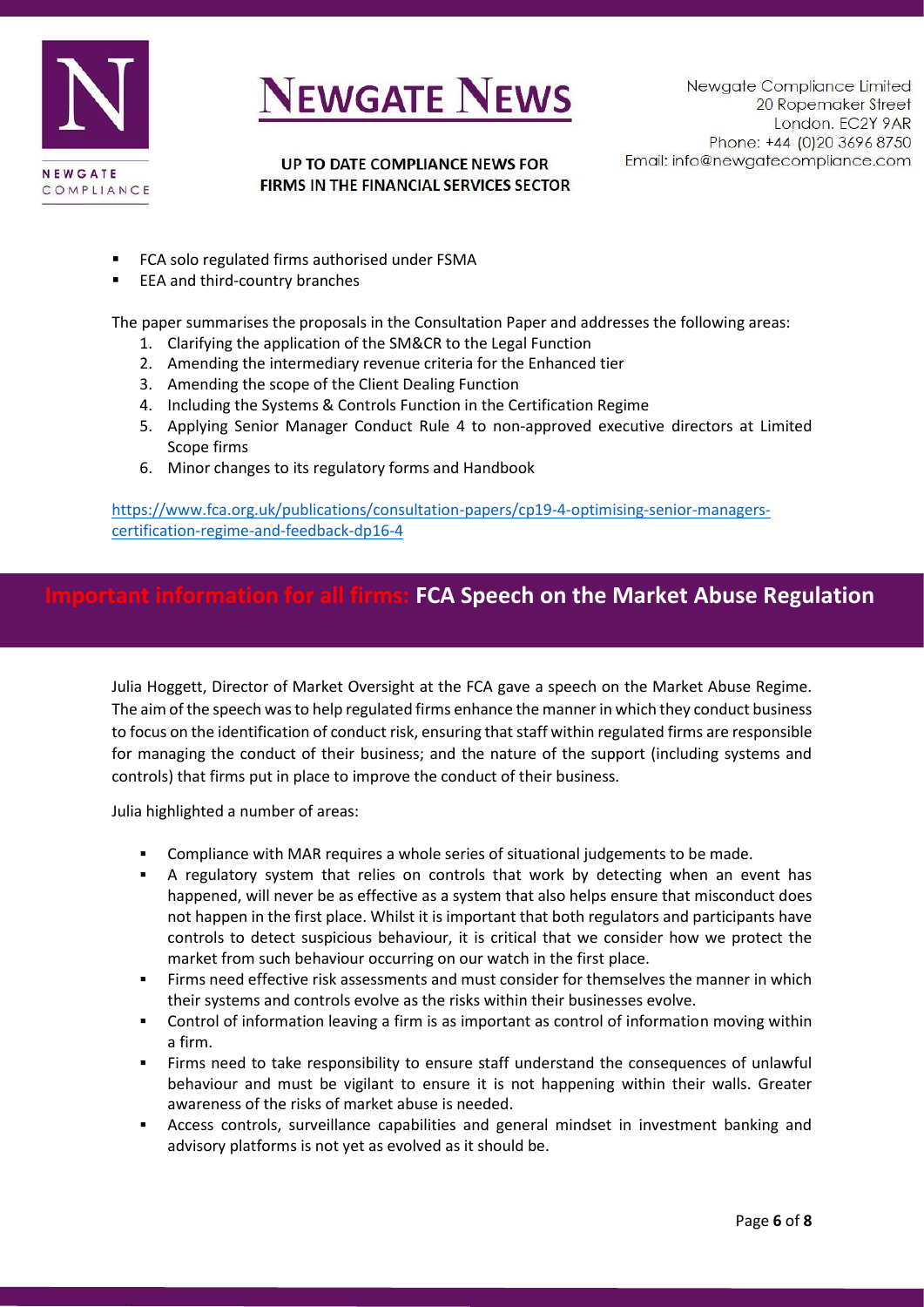



### UP TO DATE COMPLIANCE NEWS FOR FIRMS IN THE FINANCIAL SERVICES SECTOR

There is still more for the industry to do to improve its capacity to carry out surveillance for market manipulation.

[https://www.fca.org.uk/news/speeches/market-abuse-requires-dynamic-response-changing-risk](https://www.fca.org.uk/news/speeches/market-abuse-requires-dynamic-response-changing-risk-profile)[profile](https://www.fca.org.uk/news/speeches/market-abuse-requires-dynamic-response-changing-risk-profile)

# **Important information for all managers of collective investment schemes: Risk Management services – Article contribution by RiskCap International**

For fund managers looking for risk management services, RiskCap International can provide a full risk management service. Under AIFM and UCITS Directives, a fund manager can delegate their risk management function to a 3rd party, so allowing you and your team to fully concentrate on managing the fund whilst also saving you unnecessary expenditure. RiskCap International's services can be tailormade to suit your current or future needs as it is open and flexible. It would be worth meeting the London based Director, Charles Cantlie, just to hear what services the firm can offer. Remember, when it comes to risk management, regulators and investors are demanding greater transparency and increased accountability from firms.

Further details can be found on their website, should you need further information please contact one of their consultants.<https://riskcap.com/>

# **No Deal Brexit – Marketing EEA UCITS Funds in the UK – Article contribution by Wedlake Bell LLP**

The Treasury have published The Collective Investment Schemes (Amendment etc.) (EU Exit) Regulations 2019 ("CIS Exit Regs") to put in place provisions for UCITS funds should the UK not enter into a withdrawal agreement with the EU ("No Deal").

Part 6 of the CIS Exit Regs would be the legal basis for the temporary permissions regime ("TPR") which would allow the continued marketing of EEA UCITS funds into the UK following No Deal. The TPR would last for three years with the Treasury having the power to extend it in certain circumstances, for not more than 12 months.

Should there be No Deal, and a TPR application has not been made, then following what is currently planned to be 29 March 2019 ("Exit Day"), EEA UCITS would no longer be eligible to be marketed into the UK. The relevant EEA UCITS would need to be considered either under the UK's National Private Placement Regime ("NPPR") (by notifying the Financial Conduct Authority ("FCA")) or by the making of an application for recognition under Section 272 of Financial Services and Markets Act 2000 ("FSMA") depending on whether the EEA UCITS was to be marketed to professional investors or retail investors.